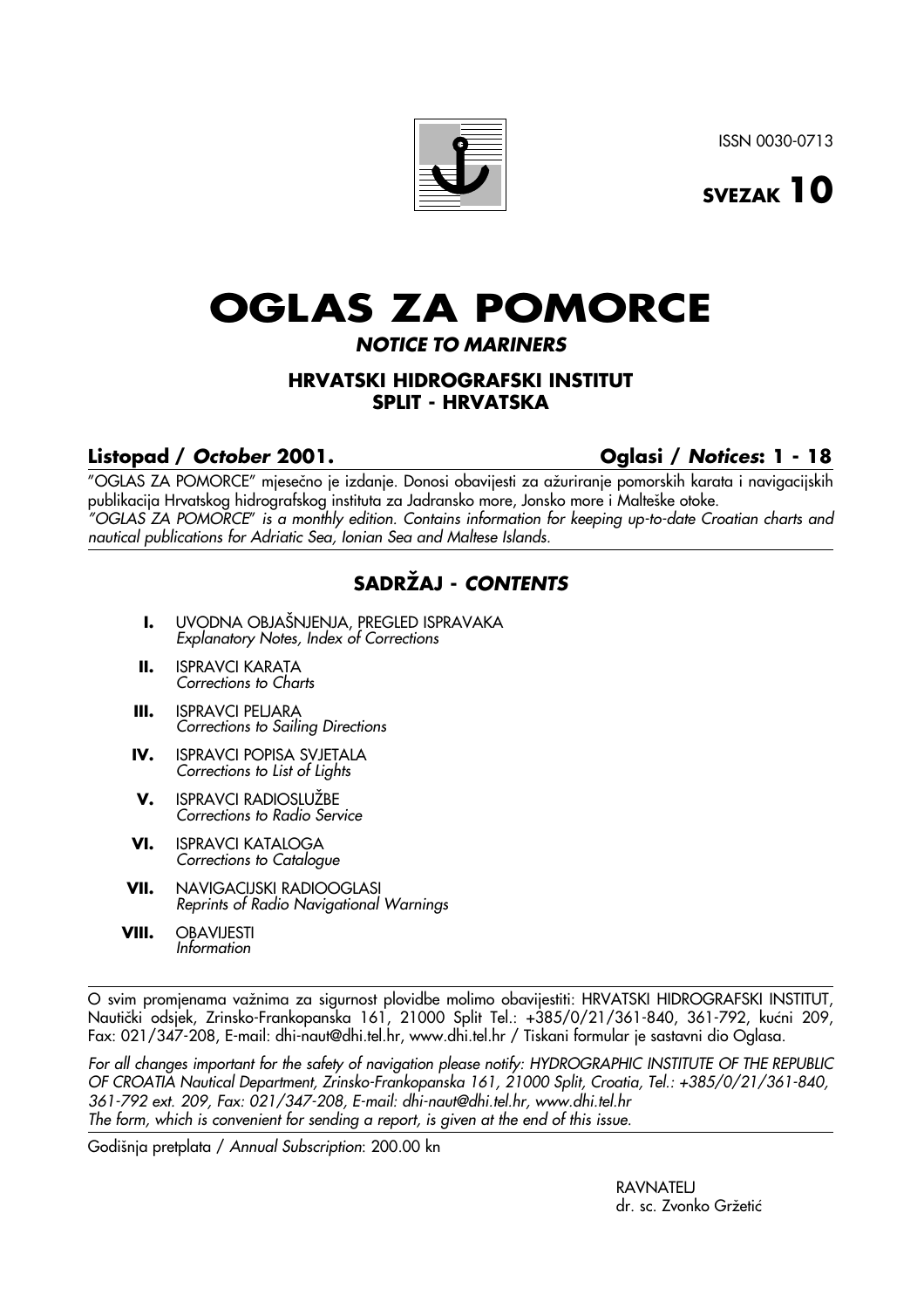## **I** Uvodna objašnjenja *Explanatory Notes*

**RADIOOGLASE** za istočni dio Jadrana svakodnevno odašiljaju hrvatske obalne radiopostaje.

*RADIO NAVIGATIONAL WARNINGS for east Adriatic coast are broadcasted daily by Croatian coastal radio stations.*

**DUBINE I VISINE** određene su u metrima. Dubine se odnose na srednju razinu nižih niskih voda živih morskih mijena, a visine na srednju morsku razinu.

*DEPTHS are in meters and are reduced to Chart Datum which is Mean Lower Low Water Springs. HEIGHTS are above Mean Sea Level.*

**SEKTORI VIDLJIVOSTI** svjetala i pokriveni smjerovi imaju vrijednost more-kopno (otok), ako nije drugaËije naglašeno. Daljina vidljivosti svjetala izražena je u nautičkim miljama za visinu motriteljeva oka (5m).

*SECTORS OF LIGHTS. The limits of sectors and areas of visibility, and the alignment of direction lights and leading lights are given as seen from seaward. Range in nautical miles is given for the height of eye of the observer - 5 metres.* 

Svi oglasi za ispravak karata iz prethodne godine objavljuju se u OZP za siječanj tekuće godine.

*All Notices for correction to charts of previous year are printed in January issue of the current year.*

|  | - Notices to Mariners                               |
|--|-----------------------------------------------------|
|  | - List of Lights                                    |
|  | - Radio Service                                     |
|  | - Radio warnings                                    |
|  | - Nautical mile                                     |
|  | - Avvisi ai Naviganti                               |
|  | - Admiralty Notices to Mariners                     |
|  | - Admiralty List of Lights                          |
|  | - Preliminary Notices                               |
|  | - Temporary Notices                                 |
|  | - Hydrographic Institute of the Republic of Croatia |
|  |                                                     |
|  |                                                     |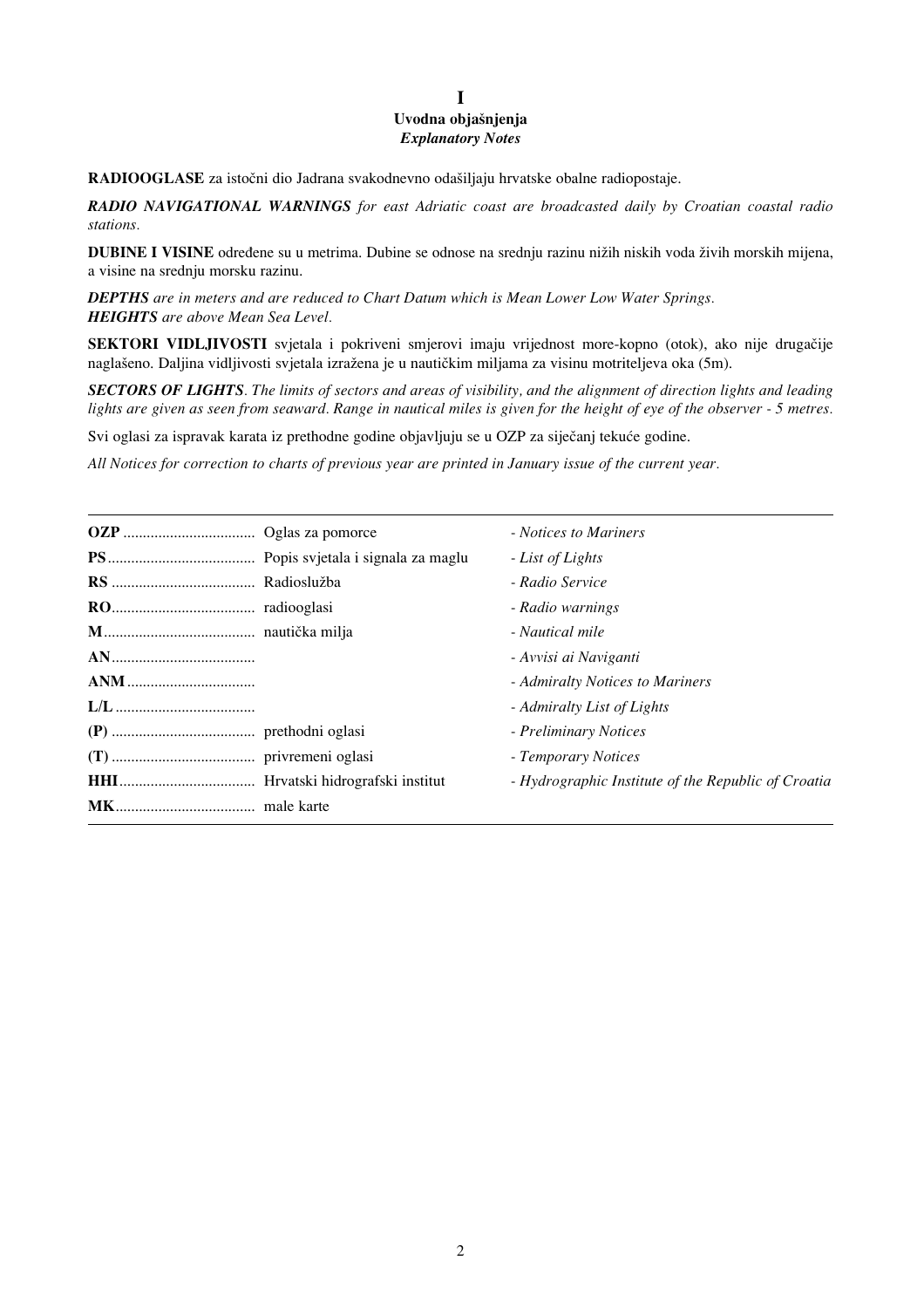## $\mathbf I$ Pregled ispravaka Index of corrections

| Karte         | Oglas broj  | Publikacije         | Oglas broj            |
|---------------|-------------|---------------------|-----------------------|
| <b>Charts</b> | Notices No. | <b>Publications</b> | Notice No.            |
|               |             |                     |                       |
|               | 3           |                     | 9, 10, 11, 12(T), 13, |
|               | 3           |                     | 14(T), 15(T), 16      |
|               | 7(P)        |                     | 17, 18                |
|               | 3           |                     | Nema ispravaka        |
|               | 7(P)        | Ispravci Kataloga   | Nema ispravaka        |
|               | 2           |                     |                       |
|               | 2, 3        |                     |                       |
|               | 7(P)        |                     |                       |
|               | 7(P)        |                     |                       |
|               | 2, 3        |                     |                       |
|               | 8           |                     |                       |
|               | 1, 2, 3     |                     |                       |
|               | 3, 4        |                     |                       |
|               | 2, 3        |                     |                       |
|               | 4           |                     |                       |
|               | 5           |                     |                       |
|               | 7(P)        |                     |                       |
|               | 7(P)        |                     |                       |
|               | 2           |                     |                       |
|               | 8           |                     |                       |
|               | 1           |                     |                       |
|               | 2           |                     |                       |
|               | 3, 4        |                     |                       |
|               | 4           |                     |                       |
|               | 4           |                     |                       |
|               | 5           |                     |                       |
|               | 7(P)        |                     |                       |
|               | 7(P)        |                     |                       |
|               | 6           |                     |                       |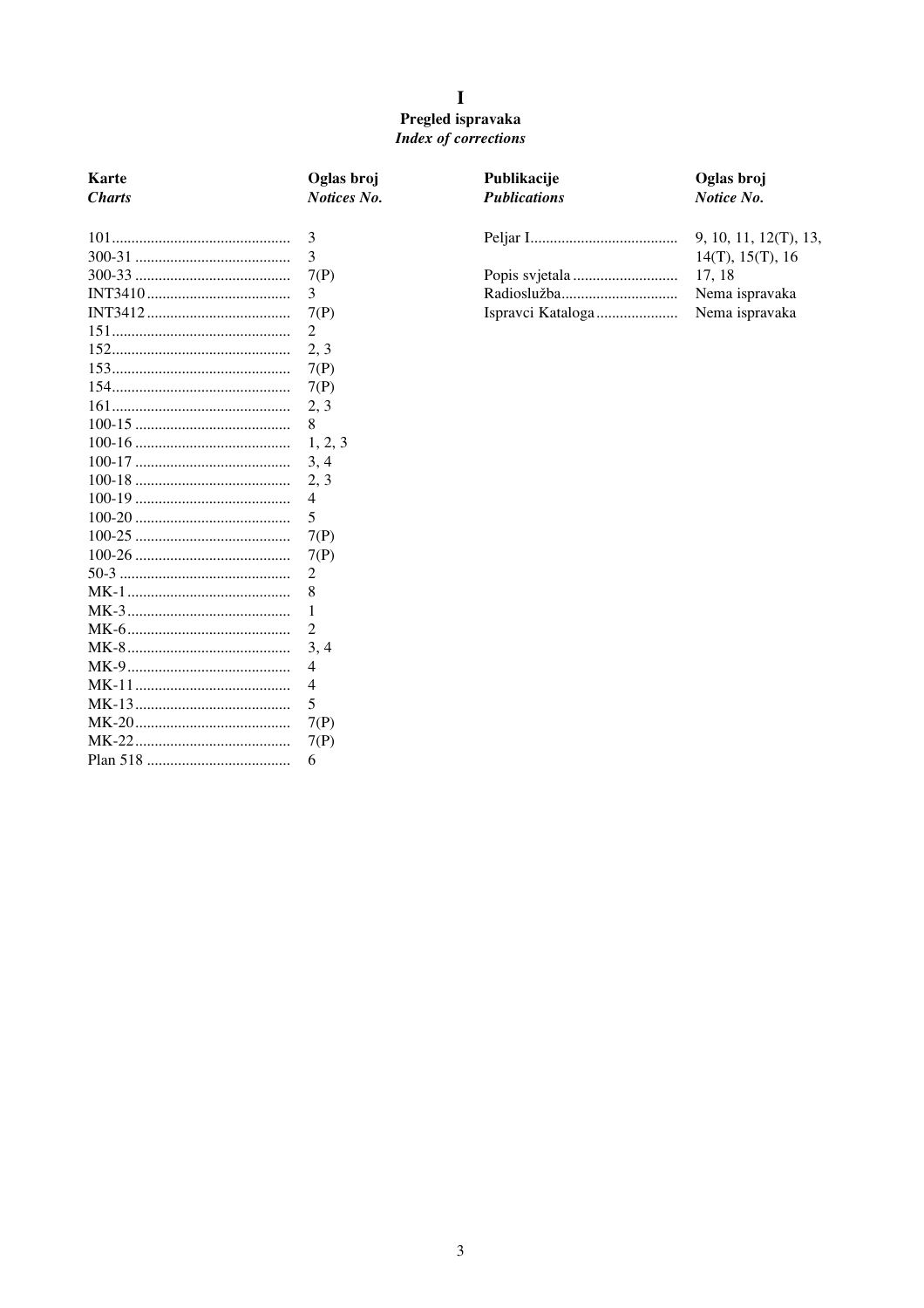## **II ISPRAVCI KARATA** *Corrections to Charts*

#### **HRVATSKA** *- CROATIA*

#### **1 - 10/01 Brijuni, otoËje: upozorenje**

- 1. Na pribliæno 44° 56.1'N 13° 40.2'E upisati: VIDI UPOZORENJE 3
- 2. a) Pod UPOZORENJA upisati:
- 3. Nacionalni park i spomen-podruËje Brijuni (vidi Peljar I)
- b) Pod WARNINGS upisati:
- 3. National park and Historic area Brijuni (See Peljar I)
- *Brijuni, islands: warning 1. In vicinity 44° 56.1'N - 13° 40.2'E insert: VIDI UPOZORENJE 3*
- *2. a) Ad UPOZORENJA insert:*
- *3. Nacionalni park i spomen-podruËje Brijuni (vidi Peljar I)*
- *b) Ad WARNINGS insert:*
- *3. National park and Historic area Brijuni (See Peljar I)*

Karte (posljednji ispravak) - Charts (Last correction): 100-16 (1-2/01); MK-3 (3-1/01).

## **2 - 10/01 i visoki, otočić: kardinalna oznaka E, dnevna**<br>Ucrtati **a**  $\lim_{\alpha \to \alpha} 44^{\circ} 46.63$ 'N - 14° 21.56'E

- na 44° 46.63'N 14° 21.56'E
- *Visoki, islet: cardinal beacon E*

*Insert in 44° 46.63'N - 14° 21.56'E*

Karte (posljednji ispravak) - Charts (Last correction): 151 (1-7/01); 152 (4-9/01); 161 (1-5/01); 100-16 (1-10/01); 100-18 ( 1-9/01); 50-3 (3-11/01); MK-6 (2-4/01).

#### **3 - 10/01 Otok Susak, Garba, svjetlo: karakteristika**

Promijeniti B Bl(2) 10s 100m 19M na 44° 30.8'N - 14° 18.5'E u: B DBl(2) 10s 100m 19M - za kartu INT 3410 upisati: L Fl(2) W 10s 100m 19M

- za kartu 101 upisati: B DBl(2)

#### *Otok Susak, Garba, light: characteristic*

*Substitute B Bl(2) 10s 100m 19M by B DBl(2) 10s 100m 19M in 44° 30.8'N - 14° 18.5'E - for chart INT 3410 insert: L Fl(2) W 10s 100m 19M - for chart 101 insert: B DBl(2)* Karte (posljednji ispravak) - Charts (Last correction): 101(1-5/01); 300-31 (3-9/01); INT 3410 (1-5/01); 152 (2-10/01); 161 (2-10/01); 100-16 (2-10/01); 100-17 (6-2/01); 100-18 (2-10/01); MK-8 (3-12/00).

#### **4 - 10/01 OtoËiÊ Grujica, svjetlo: signal za maglu**

Na pribliæno 44° 24.6'N - 14° 34.4'E upisati: Siren 120s

- *OtoËiÊ Grujica, light: fog signal*
- *Insert Siren 120s in vicinity 44° 24.6'N 14° 34.4'E.*

Karte (posljednji ispravak) - Charts (Last correction): 100-17 (3-10/01); 100-19 (2-8/01); MK-8 (3-10/01); MK-9 (6-2/01); MK-11(2-8/01).

#### 5 - 10/01 Sukošan, luka: ukinuto lučko svjetlo

Prekrižiti ★ na približno 44° 02.9'N - 15° 18.7'E

*Sukošan, port: light* 

#### *Delete in vicinity 44° 02.9'N - 15° 18.7'E*

Karte (posljednji ispravak) - Charts (Last correction): 100-20 (4-9/01); MK-13 (4-9/01).

#### 6 - 10/01 Prokljansko jezero, Rt Magaretuša, svjetlo: sektor svjetla

Ucrtati na poziciju svjetla 43° 47.3'N - 15° 52.0'E crtkano smjerove sektora 172° i 192°, duljine 800 m. a) Smjerove 172° i 192° međusobno crtkano spojiti u smjeru kretanja kazaljke na satu lukom polumjera 400 m i na luku upisati: Crveno b) Smjerove 192° i 172° međusobno crtkano spojiti u smjeru kretanja kazaljke na satu lukom polumjera 400 m i na luku upisati: Bijelo

#### *Prokljansko jezero, Rt Magaretuša, light: sector*

*To light position 43° 47.3'N - 15° 52.0'E, plot limits of sector 172° and 192°, line length 800 m.*

*a) Connect limits 172° and 192° with arch semidiameter 400 m and insert: Crveno*

*b) Connect limits 192° and 172° with arch semidiameter 400 m and insert: Bijelo*

Karta (posljednji ispravak) - Chart (Last correction): Plan 518 (10-6/97).

#### **7(P) - 10/01 Drvenik, luka, SuÊuraj, luka: podmorski energetski kabel**

Ucrtati podmorski energetski kabel (simbol P-7) spajanjem pozicija: a) 43° 09.2'N - 17° 14.9'E (Drvenik) b) 43° 09.1'N - 17° 14.7'E c) 43° 07.6'N - 17° 12.2'E d) 43° 07.5'N - 17° 12.1'E (Sućuraj) - za kartu MK-22 ucrtati spajanjem pozicije pod d), pod c) i dalje do N ruba karte.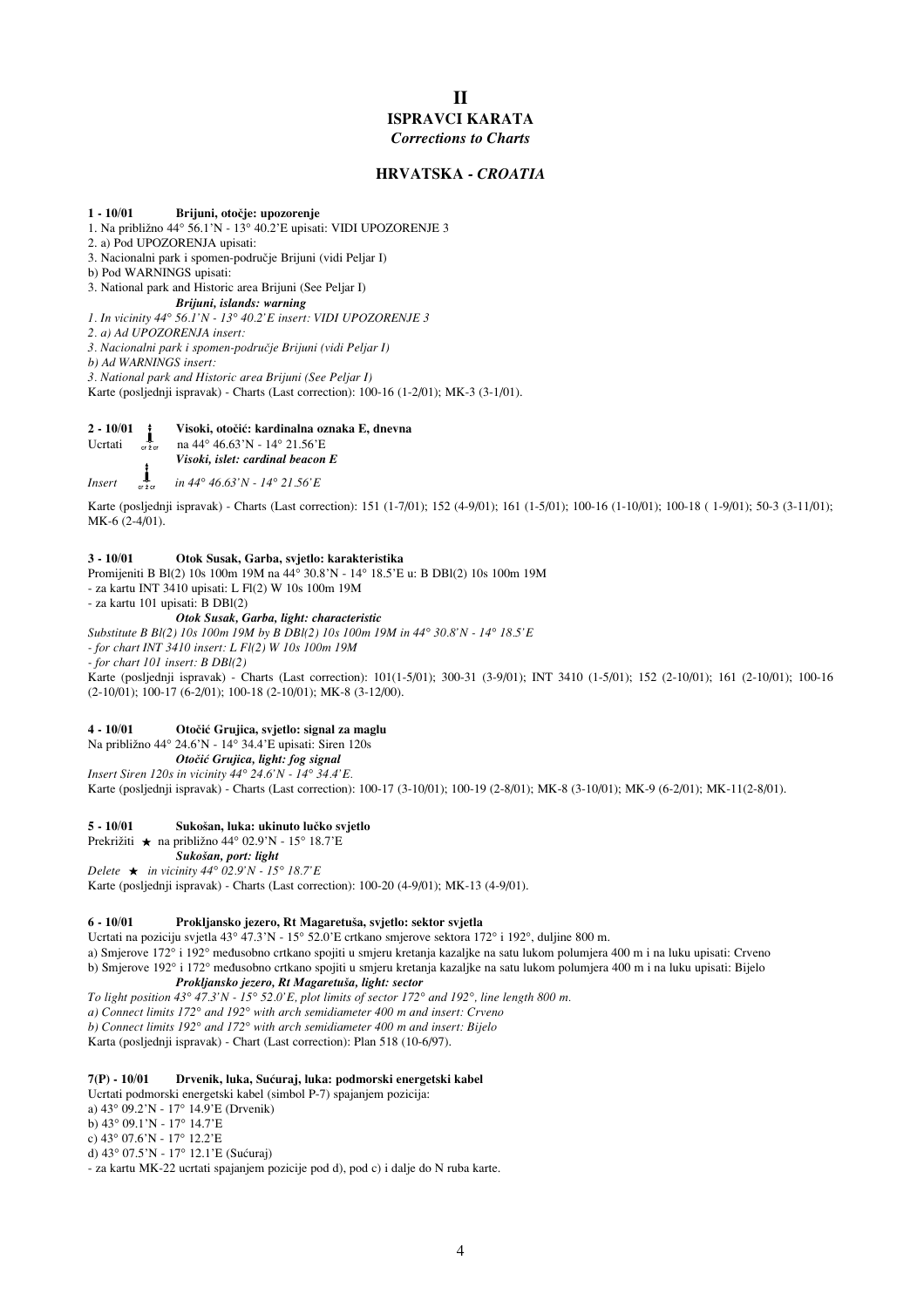- za karte 153 i 154 spajanjem: a) 43° 09.2'N - 17° 14.7'E (Drvenik) b) 43° 09.1'N - 17° 14.5'E c) 43° 07.6'N - 17° 12.0'E d) 43° 07.5'N - 17° 11.9'E (Sućuraj) *Drvenik, harbour, SuÊuraj, harbour: submarine power cable Insert symbol P-7 (submarine power cable) joining: a) 43° 09.2'N - 17° 14.9'E (Drvenik) b) 43° 09.1'N - 17° 14.7'E c) 43° 07.6'N - 17° 12.2'E d) 43° 07.5'N - 17° 12.1'E (SuÊuraj) - for chart MK-22 from position ad d), ad c) and to N border. - for charts 153 and 154 joining: a) 43° 09.2'N - 17° 14.7'E (Drvenik) b) 43° 09.1'N - 17° 14.5'E c) 43° 07.6'N - 17° 12.0'E d) 43° 07.5'N - 17° 11.9'E (SuÊuraj)* Karte (posljednji ispravak) - Charts (Last correction): 300-33 (5-8/01); INT 3412 (5-8/01); 153 (5-8/01); 154 (5-8/01); 100-25 (5-1/01); 100-26 (5-8/01); MK-20 (10-5/97); MK-22 (4-6/00).

#### **SLOVENIJA -** *SLOVENIA*

#### **8 - 10/01 Piran, luka: oceanografska plutaËa**

Ucrtati  $\overbrace{70DAS}$  na 45° 32.95'N - 13° 33.00'E i upisati karakteristiku: Ž Bl 5s 5M

*Piran, harbour: ODAS buoy*

*Insert*  $\overline{\smash{\big)}_{\text{ODAS}}}$  *in 45° 32.95'N - 13° 33.00'E and characteristic:*  $\overline{\text{Z}}$  *Bl 5s 5M* 

Karte (posljednji ispravak) - Charts (Last correction): 100-15 (8-1/01); MK-1 (8-1/01).

## **III**

## **ISPRAVCI PELJARA**

*Corrections to Sailing Directions*

### PELJAR I - JADRANSKO MORE - ISTOČNA OBALA **Izdanje -** *Edition 1999*

9 - 10/01 14. NACIONALNI PARKOVI - OTOČNA SKUPINA BRIJUNI - nacionalni park Redak 21, dopuniti: Granica Nacionalnog parka je spojnica pozicija: a) greben Kabula, svjetlo 44° 56' 44"N - 13° 42' 51"E b) 44° 54' 00"N - 13° 43' 06"E c) 0.3 M u smjeru 180° od svjetionika Peneda, 44° 53' 00"N - 13v 45' 27"E d) 0.1 M u smjeru 180° od južnog rta otoka Kotež, 44° 53' 53'<br/>'N - 13° 48' 06'<br>'E e) 0.1 M u smjeru 090° od istočnog rta, pristan otoka Kotež, 44° 54' 08"N - 13° 48' 27"E f) 0.35 M u smjeru 015° od rta Slavulja 44° 55' 29"N - 13° 47' 02"E g) 44° 56' 57"N - 13° 44' 40"E str. B 70

#### **10 - 10/01 OTOCI BRIJUNI: plovidba akvatorijem Nacionalnog parka**

Redak 12, dopuniti:

Plovidba akvatorijem Nacionalnog parka Brijuni utvrđena je Pravilnikom o unutarnjem redu u Nacionalnom parku Brijuni, a dozvoljena je uz dopuštenje Ustanove.

Plovidba bez zaustavljanja dozvoljena je plovnim putem između otoka Veliki Brijun - Sv. Jerolim i Sv. Jerolim - Kotež.

Na otocima Sv. Jerolim i Kotež dozvoljeno je pristajanje i plovidba akvatorijem za plovila malog gaza.

str. 42

#### **11 - 10/01 Otok ZeËa, otoËiÊ Visoki: kardinalna oznaka**

Redak 11, dopuniti:

IstoËni rub pliËine oznaËen je stupom i znakom na vrhu (kardinalna E). str. 63

#### **12(T) - 10/01 Pirovac, luka: zabrana pristajanja**

Redak 36, dopuniti:

Zabranjeno je pristajanje uz vanjski dio koljenastog gata u duljini 40 m u smjeru N od luËkog svjetla. str. 196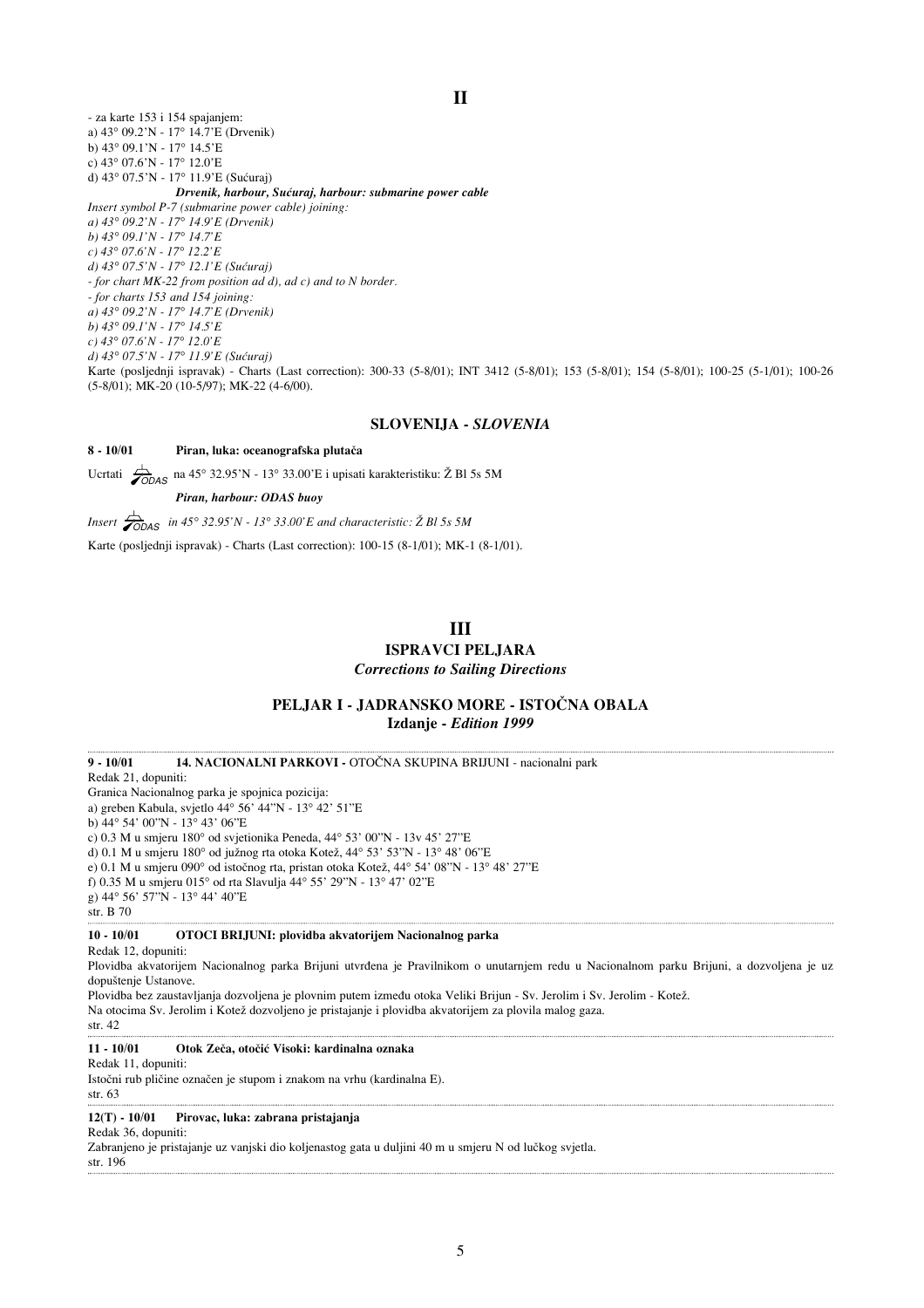## **III**

#### **13 - 10/01 Rogoznica, luka: naziv fotografije**

Redak 18, promijeniti: stoji:... Rogoznica, luka (iz SE; 1990.) treba:... Rogoznica, luka (iz SSW; 1990.) str. 212

#### **14(T) - 10/01 Komiæa, luka: uplovljenje-isplovljenje, upozorenje**

Redak 52, dopuniti:

UPOZORENJE: Pri uplovljenju-isplovljenju paziti na stepenasti dio temelja glave lukobrana ispod razine mora. Ploviti oprezno na udaljenosti veÊoj od 15 m od luËkog svjetla na glavi lukobrana.

str. 218

#### **15(T) - 10/01 StobreË, luka: plutaËa, usidrene cijevi**

Redak 28, dopuniti:

Kod ušća rijeke Žrnovnice usidrene su plutajuće cijevi označene žutom svjetlećom plutačom.

Plovidba između plutače i ušća nije moguća.

## str. 236

**16 - 10/01 Makarska, luka: sportska luËica**

Redak 49, promijeniti:

stoji:... U istoËnom dijelu luke je marina s oko 370 vezova. treba:...U zapadnom dijelu luke je sportska lučica.

str. 247

## **IV ISPRAVCI POPISA SVJETALA** *Corrections to List of Lights*

## **POPIS SVJETALA I SIGNALA ZA MAGLU**

**Izdanje -** *Edition* **1998**

| $17 - 10/01$<br>65,2 | - plutača, oceanografska | 13 33.0 |                | 4 | $\mathcal{D}$ | ODAS plutača | $(0,5+4,5)$ s |
|----------------------|--------------------------|---------|----------------|---|---------------|--------------|---------------|
| $18 - 10/01$         |                          |         |                |   |               |              |               |
| 400                  |                          |         | <b>UKINUTO</b> |   |               |              |               |
| E3170                |                          |         |                |   |               |              |               |

**PONI©ENI ISPRAVCI POPISA SVJETALA** *Cancelled corrections of List of Lights* **str. 25 ispravak 19(T) - 9/00.**

**V**

**ISPRAVCI RADIOSLUÆBE** *Corrections to Radio Service*

## **RADIOSLUÆBA Izdanje -** *Edition* **1998**

Nema ispravaka - *Nil*

## **VI**

### **ISPRAVCI KATALOGA** *Corrections to Catalogue*

**KATALOG POMORSKIH KARATA I NAVIGACIJSKIH PUBLIKACIJA Izdanje -** *Edition* **2001**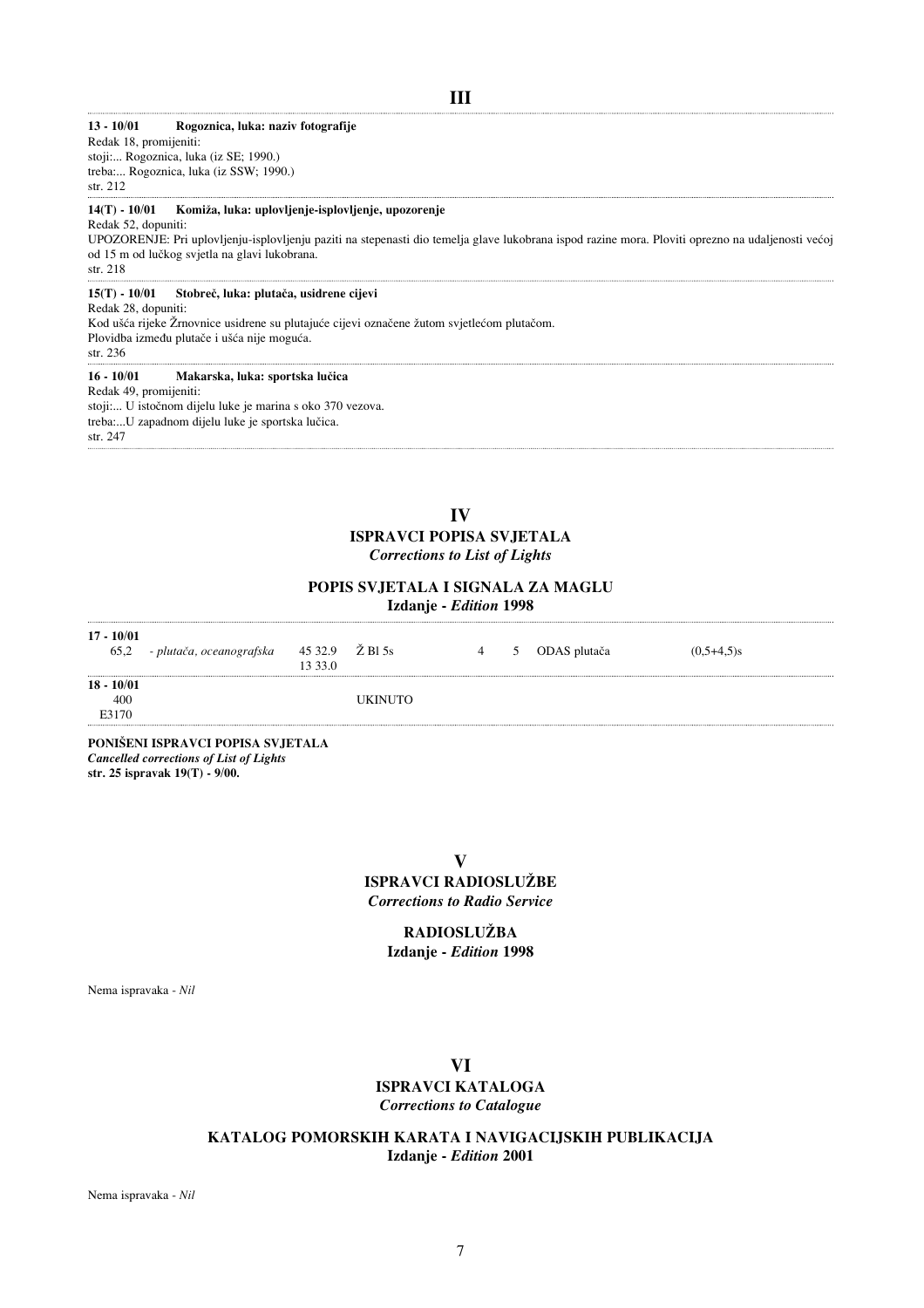## **VII NAVIGACIJSKI RADIOOGLASI** *RADIO NAVIGATIONAL WARNINGS*

#### **RADIOOGLASI na snazi 25 listopada 2001.**

| 0135 | Do daljnjega podmorski radovi unutar spojnica pozicija                                                                                   |
|------|------------------------------------------------------------------------------------------------------------------------------------------|
|      | a) 43° 02,32'N - 017° 25,43'E                                                                                                            |
|      | b) 43° 02,35'N - 017° 25,35'E                                                                                                            |
|      | c) $43^{\circ}$ 02,48'N - 017° 25,45'E                                                                                                   |
|      | d) 43° 02,75'N - 017° 25,59'E                                                                                                            |
|      | e) $43^{\circ}$ 02.69'N - 017° 25.77'E                                                                                                   |
|      | f) 43° 02,58'N - 017° 25,62'E                                                                                                            |
|      | g) 43° 02,45'N - 017° 25,52'E                                                                                                            |
|      | Pozicije radova pod a), c), f) i g) označene su sa svjetlećim plutačama karakteristike bijelo bljeskajuće svjetlo.                       |
|      | Ploviti oprezno i smanjenom brzinom. Za slobodan prolaz kontaktirati Lučku Upravu na VHF kanalu 16 prije navedenog područja.             |
| 0197 | Od 23. srpnja 2001 do daljnega sanacija nasipa riječkog lukobrana (650 m od korjena). Vodeni dio područja označavaju dvije bijele        |
|      | plutače 150 m od nasipa, međusobno udaljene 200 m. Ploviti oprezno i smanjenom brzinom.                                                  |
| 0228 | Svjetleća plutača lateralna, lijeva strana na 42° 40'05 N - 018° 05' 04 E postavljena. Karakteristika C Bl 3 sekunde 3 milje.            |
| 0233 | Od 03. rujna do daljnjega radovi na približno 45° 14.6'N - 014° 34.3'E (manji most, otok Krk - otočić Sv Marko).                         |
|      | Plovidba ispod mosta ograničena.                                                                                                         |
| 0255 | Do 31. listopada podmorski radovi na ispustima na udaljenosti 100 metara u smjeru jug blizu Kostabele i Preluka, označeni s dvije bijele |
|      | plutače za vez. Ploviti oprezno i smanjenom brzinom.                                                                                     |
| 0270 | Od 11. listopada do daljnjega strujomjerne stanice na:                                                                                   |
|      | a) $44^{\circ}$ 28.1'N - 015° 04.9'E (žuta plutača s radar-reflektorom)                                                                  |
|      | b) $44^{\circ}$ 28.0'N - 015° 05.5'E (žuta plutača s radar-reflektorom)                                                                  |
|      | Zabranjena plovidba u polumjeru 100 metara od strujomjernih stanica. Ploviti oprezno.                                                    |
| 0273 | Luka Split, Gat sv. Nikole, SW ugao, svjetlo, PS 570/ E3356 na 43° 30.4'N - 016° 26.6'E pogašeno.                                        |
| 0274 | Otočić Murvica, svjetlo, PS 528/E3294 na 43° 28.8'N - 016° 03.7'E, signal za maglu neispravan.                                           |
| 0278 | Od 14. listopada do daljnjega strujomjerne stanice na:                                                                                   |
|      | a) $44^{\circ}$ 00.0'N - 015° 15.3'E (žuta plutača s radar-reflektorom)                                                                  |
|      | b) $43^{\circ}$ 59.8'N - 015° 14,9'E (žuta plutača s radar-reflektorom)                                                                  |
|      | Zabranjena plovidba u polumjeru 100 metara od strujomjernih stanica. Ploviti oprezno.                                                    |
| 0279 | Do 15. studenog podmorski radovi u luci Rabac na približno 45° 04,6'N - 014° 09,4'E                                                      |
|      | Ploviti oprezno i smanjenom brzinom.                                                                                                     |
|      |                                                                                                                                          |

- 0284 Dugi Rat, glava pristana, svjetlo, PS 580,5 / E3361 na 43° 26.5'N 016° 38.6'E, pogašeno.
- 0288 Do daljnjega zbog radova u luci Rijeka brzina plovidbe ograničena na 3 čvora.

### *RADIO NAVIGATIONAL WARNINGS in force on 25th October 2001*

| 0135 | Till next notice underwater works in area bounded by                                                                                    |
|------|-----------------------------------------------------------------------------------------------------------------------------------------|
|      | a) $43^{\circ}$ 02,32'N - 017° 25,43'E                                                                                                  |
|      | b) $43^{\circ}$ 02.35'N - 017 $^{\circ}$ 25.35'E                                                                                        |
|      | c) $43^{\circ}$ 02,48'N - 017 $^{\circ}$ 25,45'E                                                                                        |
|      | d) $43^{\circ}$ 02,75'N - 017° 25,59'E                                                                                                  |
|      | e) $43^{\circ}$ 02.69'N - 017° 25.77'E                                                                                                  |
|      | f) $43^{\circ}$ 02,58'N - 017 $^{\circ}$ 25,62'E                                                                                        |
|      | g) $43^{\circ}$ 02,45'N - 017° 25,52'E                                                                                                  |
|      | Works positions a), c), f) and g) was marked with lighted buoys characteristic flashing white. Wide berth and reduced speed requested.  |
|      | To free transit contact Port Control in VHF 16 before transiting area.                                                                  |
| 0197 | From July 2001 till next notice works on Rijeka breakwater (650 meters from the root). Sea side area marked with two white buoys 200    |
|      | meteres aparth and 150 meteres away from breakwater. Wide berth and reduced speed requested.                                            |
| 0228 | Lightbuoy lateral, port-hand in 42° 40' 05 N - 018° 05' 04 E established. Characteristic Fl R 3 seconds 3 miles.                        |
| 0233 | September 03 till next notice works in vicinity $45^{\circ}$ 14.6'N - 014 $^{\circ}$ 34.3'E (smaller bridge, Krk island - Marko islet). |
|      | Underbridge navigation restricted                                                                                                       |
| 0255 | Till October 31st underwater works on sewage collectors 100 metres from shore in south direction near Kostabela and Preluk, marked      |
|      | with two white mooring buoys. Wide berth and reduced speed requested.                                                                   |
| 0270 | From October 11th till next notice current-meter stations in:                                                                           |
|      | a) $44^{\circ}$ 28.1'N - 015° 04.9'E (yellow buoy with radar reflector)                                                                 |
|      | b) $44^{\circ}$ 28.0'N - 015° 05.5'E (yellow buoy with radar reflector)                                                                 |
|      |                                                                                                                                         |

*Navigation in 100 metres radius prohibited. Wide berth requested.*

*0274 Island Murvica, light, E3294 na 43° 28.8'N - 016° 03.7'E, fog signal faulty.*

*<sup>0273</sup> Port Split, pier Sv. Nikola, SW corner, light E3356 in 43° 30.4'N - 016° 26.6'E, unlit.*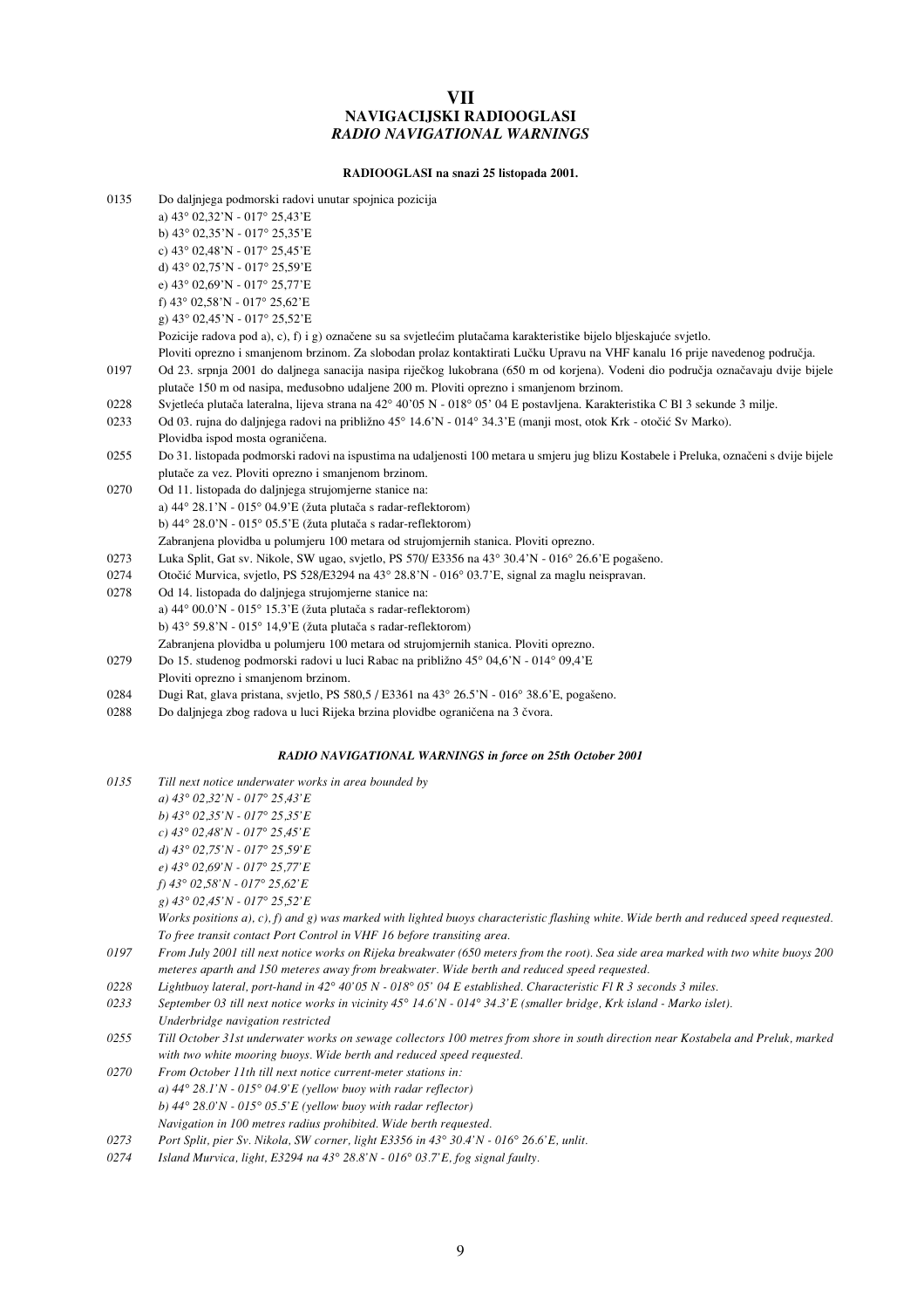## **VII**

- *0278 From October 14th till next notice current-meter stations in: a) 44° 00.0'N - 015° 15.3'E (yellow buoy with radar reflector) b) 43° 59.8'N - 015° 14,9'E (yellow buoy with radar reflector) Navigation in 100 metres radius prohibited. Wide berth requested.*
- *0279 Till November 15th underwater works in Rabac port in vicinity 45° 04,6'N 014° 09,4'E Wide berth and reduced speed requested.*
- *0284 Dugi Rat, pier head, light E3361 in 43° 26.5'N 016° 38.6'E, unlit.*
- *0288 Due to works in port Rijeka speed limit up to 3 knots untill next notice.*

## **NAVAREA III**

#### **NAVAREA III radionavigacijski oglasi na snazi 16 listopada 2001. (Jadransko i Jonsko more)** *NAVAREA III navigational warnings in force on October 16th 2001 (for Adriatic Sea and Ionian Sea)*

#### *NAVAREA III warnings in force on September 16th 2001*

#### *499 ADRIATIC SEA*

*1. - Drilling platform "LABIN" moved to new position: 44° 03',29 N., 013° 32',58E. 2.- Cancel NAVAREA THREE 388/01.*

#### *515 ADRIATIC SEA*

*M/V "YEOMAN" and "URAGANO" are carrying out works on sea bottom pipe between psn: 44° 20',9N., 012° 36',4'E 44° 23',5N., 012° 33',6'E 1000 metres berth requested.*

#### *Summary of Drilling Rigs updated up to NAVAREA THREE 528/01 warning*

| ADRIATIC SEA - IONIAN SEA |                          |
|---------------------------|--------------------------|
| Armida 1                  | 44° 28.5'N., 012° 27.2'E |
| Morena 1                  | 44° 13.6'N., 012° 29.0'E |
| R.T. Mayer                | 44° 32.8'N., 012° 29.7'E |
| R.W. Monwel               | 44° 12.7'N., 012° 42.3'E |
| Steward                   | 44° 12.8'N., 012° 46.6'E |
| <b>Bonaccia</b>           | 43° 36.0'N., 014° 21.2'E |
| Unknown                   | 44° 30.0'N., 013° 00.0'E |
| Unknown                   | 44° 50.0'N., 018° 17.0'E |
| Panon                     | 44° 04.1'N., 014° 00.4'E |
| Ivana A                   | 44° 44.7'N., 013° 17.9'E |
| Ivana B                   | 44° 41.2'N., 013° 13.1'E |
| Ivana E                   | 44° 44.7'N., 013° 14.8'E |
| Ivana D                   | 44° 47.0'N., 013° 15.8'E |
| Labin                     | 44° 03.3'N., 013° 32.6'E |

#### *NAVAREA THREE warnings that remain in force on September 16th 2001*

*Serie 2001, nums: 459, 466, 479, 492, 498, 499, 501, 502, 503, 504, 505, 511, 515, 516, 518, 520, 529, 536, 542, 546, 549, 552, 556, 558, 559, 561 and 562.*

## **VIII OBAVIJESTI** *Information*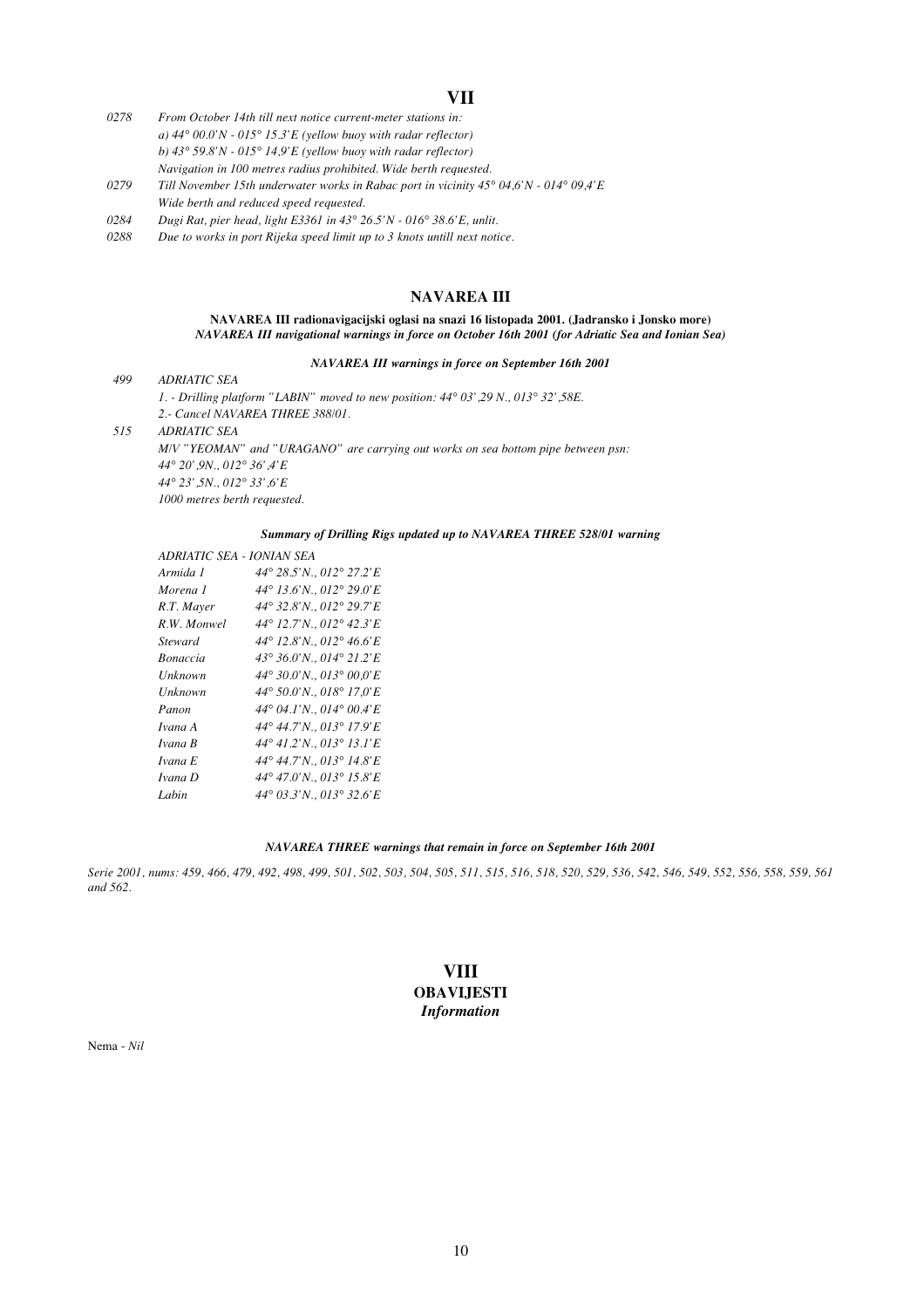## OBRAZAC ZA OBAVIJESTI Note for information

Molimo pomorce da, koristeći ovaj standardni obrazac, obavijeste Nautički odsjek Hrvatskog hidrografskog instituta o otkrivenim opasnostima za plovidbu, uočenim promjenama na pomoćnim navigacijskim sredstvima i predlože potrebne promjene na kartama i navigacijskim publikacijama.

Mariners are requested to use this standard form to notify the Hydrographic Institute of the Republic of Croatia, Nautical Department, about discovered dangers to navigation, changes observed in aids to navigation, or corrections to charts and publications seen to be necessary.

| Mjesto:                                  | Datum: |
|------------------------------------------|--------|
| Ime pošiljatelja (ime broda):            |        |
| Adresa ili pozivni znak i zastava broda: |        |
| Predmet:                                 |        |
| Prava ili procijenjena pozicija:         |        |
| Karta ili publikacija:                   |        |
| Posljednji primljeni Oglas za pomorce:   |        |

Sadržaj obavijesti: Details:

 $\chi$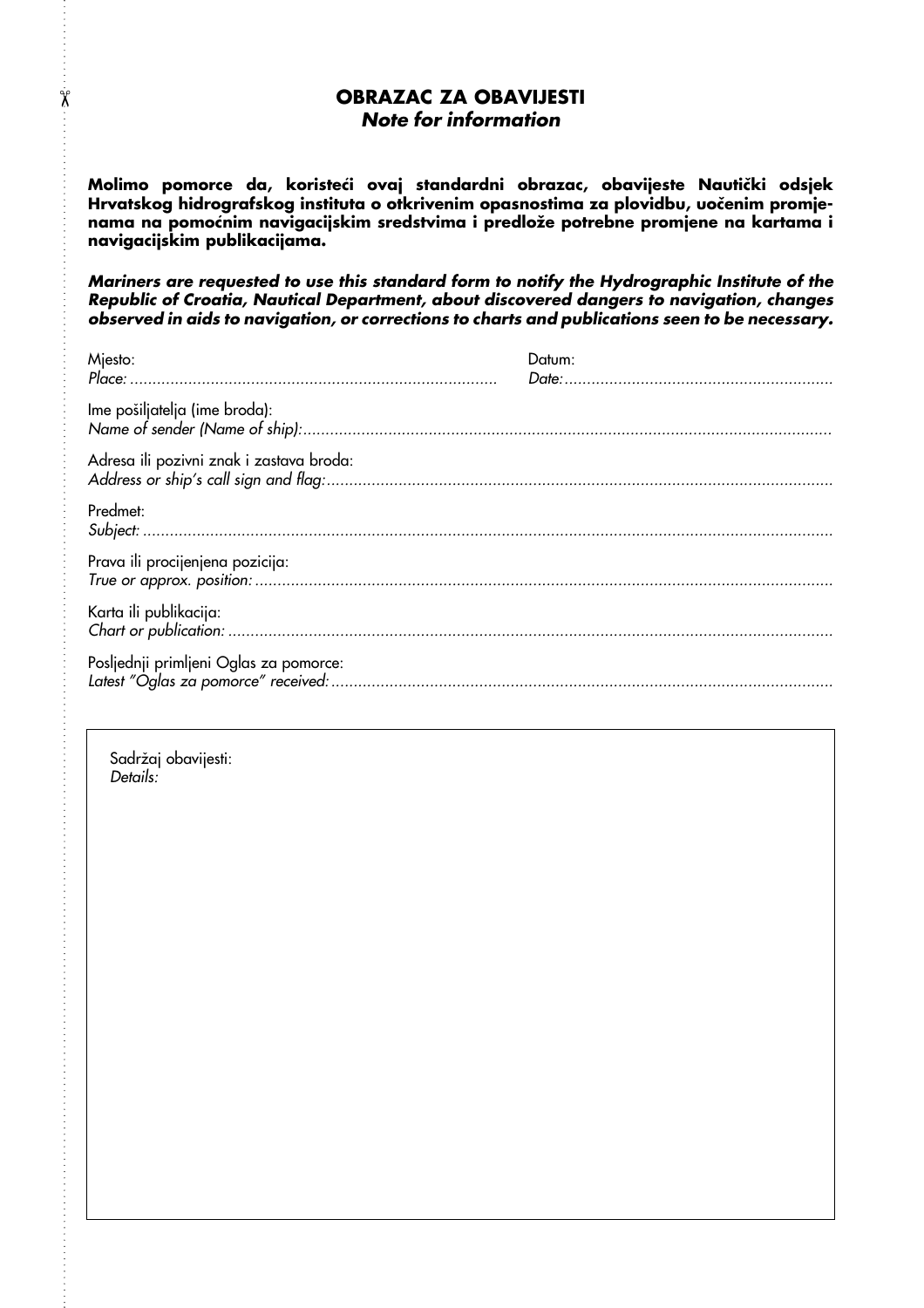

 $\begin{array}{ll} \mathcal{R} & \text{if} & \text{if} & \text{if} & \text{if} & \text{if} & \text{if} & \text{if} & \text{if} & \text{if} & \text{if} & \text{if} & \text{if} & \text{if} & \text{if} & \text{if} & \text{if} & \text{if} & \text{if} & \text{if} & \text{if} & \text{if} & \text{if} & \text{if} & \text{if} & \text{if} & \text{if} & \text{if} & \text{if} & \text{if} & \text{if} & \text{if} & \text{if} & \text{if} & \text{if} & \text$ 

POTPIS: SIGNATURE: ..........................................................

Hrvatski hidrografski institut, Nautički odsjek, Zrinsko-Frankopanska 161, 21000 Split, tel: +385/0/21/361-840, 361-792 kućni 209, fax: +385/0/21/347-208, E-mail: dhi-naut@dhi.tel.hr, telex: 26-270 HIRH RH.

Hydrographic Institute of the Republic of Croatia, Nautical Department, Zrinsko-Frankopanska 161, 21000 Split, Croatia, Tel: +385/0/21/361-840, 361-792 ext. 209, Fax: +385/0/21/347-208, E-mail: dhi-naut@dhi.tel.hr, Telex: 26-270 HIRH RH.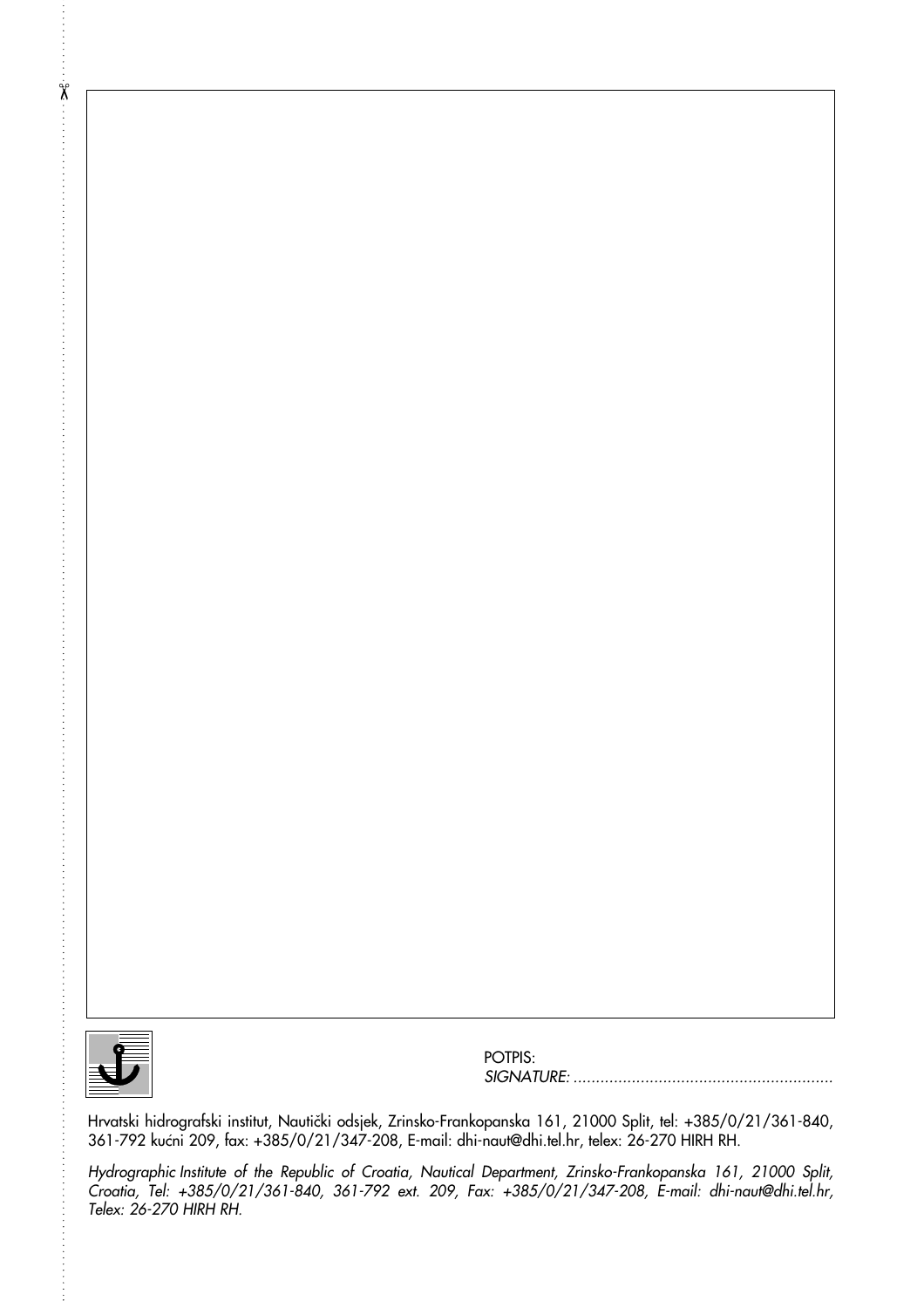## **POPIS POMORSKIH KARATA I NAVIGACIJSKIH PUBLIKACIJA**

*List of nautical charts and publication*

### **POMORSKE KARTE** *Nautical charts*

Karta pomorska 100-15 Karta pomorska 100-16 Karta pomorska 100-17 Karta pomorska 100-18 Karta pomorska 100-19 Karta pomorska 100-20 Karta pomorska 100-21 Karta pomorska 100-22 Karta pomorska 100-23 Karta pomorska 100-24 Karta pomorska 100-25 Karta pomorska 100-26 Karta pomorska 100-27 Karta pomorska 100-28 Karta pomorska 100-29 Karta pomorska 100-30 Karta pomorska 300-31 Karta pomorska 300-32 Karta pomorska 300-33 Karta pomorska 300-34 Karta pomorska 300-35 Karta pomorska 300-36 Karta pomorska 300-37 Karta pomorska 10 Karta pomorska 13 Karta pomorska 14 Karta pomorska 15 Karta pomorska 20 Karta pomorska 11 Karta pomorska 22 Karta pomorska 63 Karta pomorska 83 Karta batimetrijska B 100 Karta pomorska 101 Karta pomorska 102 Karta pomorska 108 Karta pomorska 109 Karta pomorska INT 3410 Karta pomorska INT 3412 Karta pomorska INT 3414 Karta pomorska 151 Karta pomorska 152 Karta pomorska 153 Karte pomorske 154 Karta pomorska 155 Karta pomorska 156 Karta pomorska 157 Karta pomorska 158 Karta pomorska 159 Karta pomorska 160 Karte pomorska 161 Karta pomorska 171 Karta pomorska 172 Karta pomorska 173 Karta pomorska 174 Karta pomorska 175 Karta pomorska 179 Karta pomorska 50-3 Karta pomorska 50-4 Karta pomorska 50-20

#### **POMORSKE KARTE** *Nautical charts*

Karta pomorska 301 Karta pomorska 302 Karta pomorska 303 Karta pomorska 501 Karta pomorska 502 Karta pomorska 512 Karta pomorska 515 Karta pomorska 518 Karta pomorska 525 Karta pomorska 532 Karta pomorska 533 Karta pomorska 535 Karta pomorska 600-61 Karta pomorska 600-62 Karta pomorska 600-63 Karta pomorska 600-64 Komplet malih karata - I dio Komplet malih karata - II dio

## **PUBLIKACIJE** *Publications*

Popis svjetala (PS) i signala za maglu - Jadransko more - Jonsko more - Malteški otoci, 1998. Znaci i skraćenice na pomorskim kartama izdanja Hidrografskog instituta Katalog pomorskih karata i navigacijskih publikacija, 2001. Peljar I - Jadransko more - istoËna obala, 1999. Peljar II - Jadransko more - zapadna obala Hidrografski godišnjak NautiËke tablice, 1999. Pomorske oznake, IALA sustav (novo izdanje) Radio-navigacijska služba (izvan službene upotrebe) Tablice morskih mijena, Jadransko more - istoËna obala 2001. Klimatološki atlas Jadranskog mora TerestriËka i elektronska navigacija, 1986. Oglas za pomorce "Andrija Mohorovičić" - izvještaj i rezultati oceanografskih istraživanja Jadranskog mora Identifikator zvijezda (izdanje 1990) Brodski dnevnik Dnevnik stroja Radioslužba 1998. Nautički godišnjak 2001. Priručnik za obuku radiooperatera s ograničenom ovlasti - morsko podruËje plovidbe A1 - ROC, 1999.